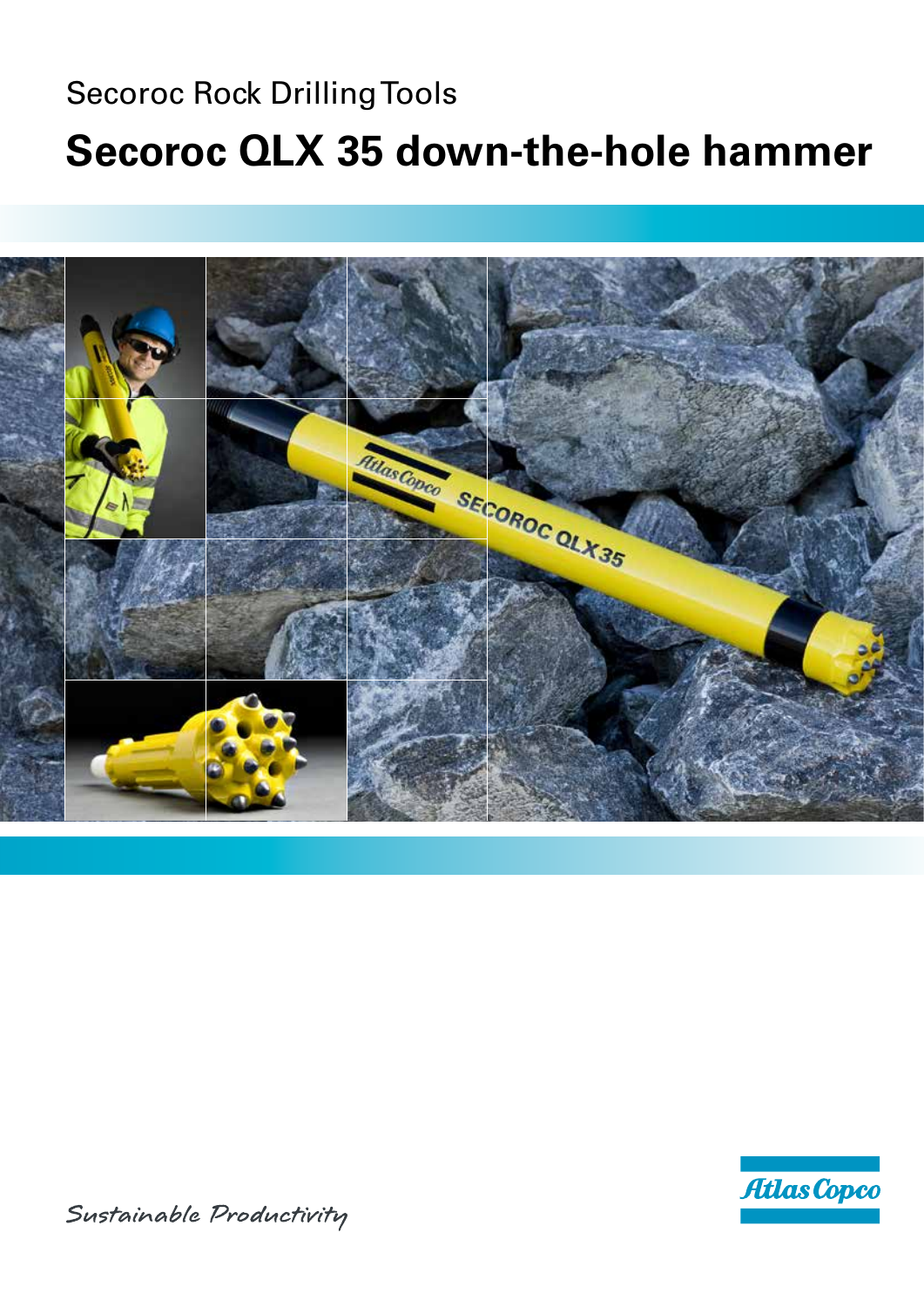# **Secoroc QLX 35**

## **– more technology – more productivity – more reliability**

Atlas Copco is always looking for ways of improving the performance and reliability of their products. The new Secoroc QLX 35 is an example of this commitment. Aimed at those drillers who appreciate cutting edge technology with high productivity, this new 3" hammer offers greater performance than any other hammer on the market today.



#### **A premium production hammer**

The new Secoroc QLX 35 has been designed as an outstanding production hammer. Working in quarrying, open pit mining or seismic drilling, the new QLX 35 offers better penetration rates than its predecessor.

And when it comes to dimensional stone drilling, it would be difficult to find another hammer that can beat the QLX 35 on productivity and straight holes.

#### **Reliable at heart**

Minimal downtime and quick service turn-rounds are critical for a production driller. That's why we have concentrated on minimising the number of moving parts and

reducing service time. For example, the back head and guide tube have been integrated into one unit, while the QL valve has been redesigned for improved reliability with stiffer O-rings. And thanks to the ingenious thread configuration the chuck always releases before the backhead when changing bits.

#### **A worthy successor to COP 34**

The new improved Secoroc QLX 35 is a worthy successor to the COP 34 (retired in July 2010). From this retired renowned workhorse the best attributes has been taken over and improved. For example, in production drilling, the new Secoroc QLX 35 can offer up to a 30% increase in penetration rates.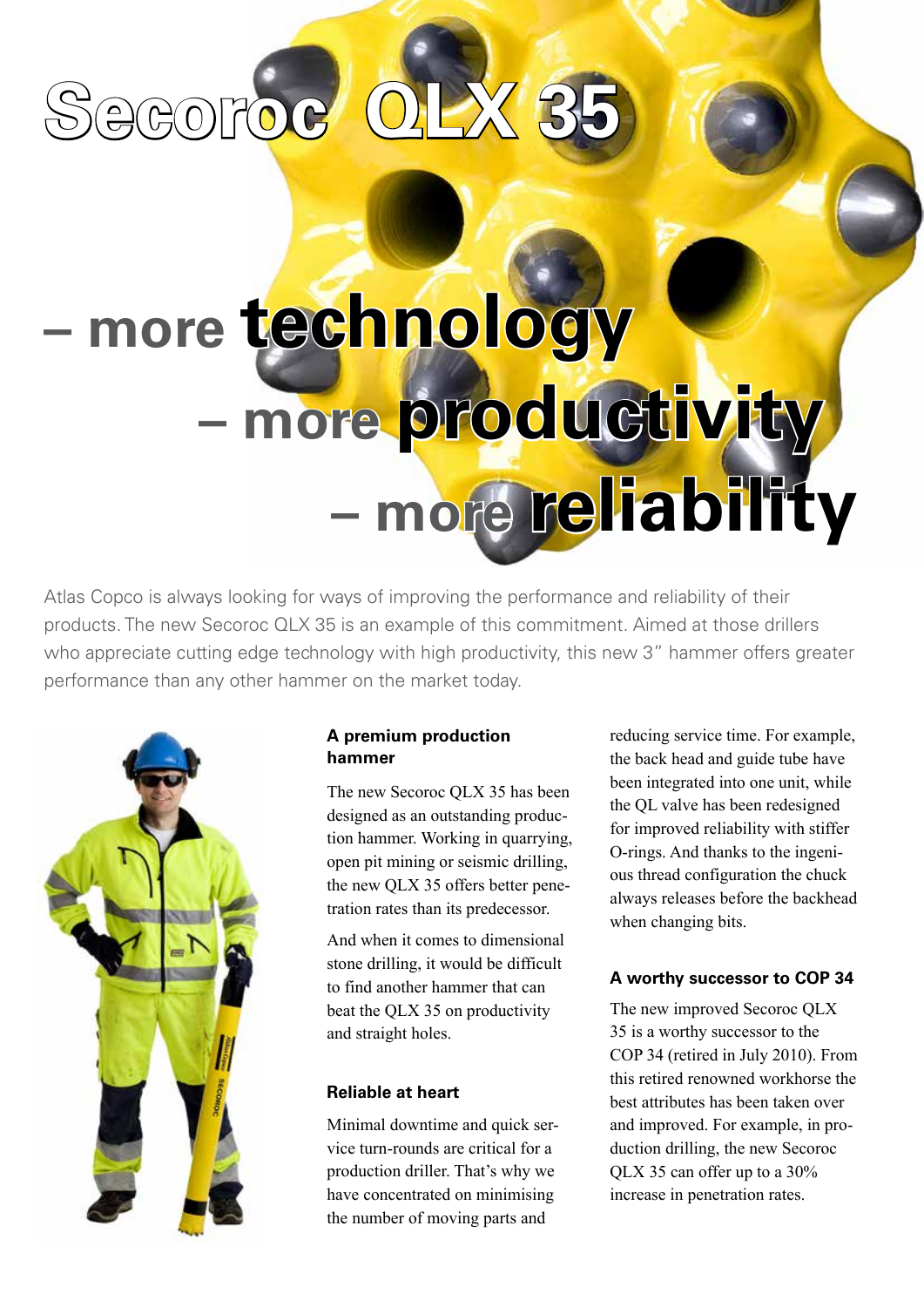#### **Extended service life**

With the new Secoroc QLX 35 rebuild kit, hammer downtime is reduced considerably. This kit consists of wear parts such as cylinder, chuck, valve and o-rings. With the aid of a breakout bench, the rebuilds can be carried out quickly and the hammer be ready for work again in less than 30 minutes.

And that's not all; the QLX 35 can be rebuilt up to three times before being scrapped for a new Secoroc QLX 35 hammer.

#### **Comprehensive range of bits**

Atlas Copco Secoroc offer a wide range of drill bits from 90-105mm  $(3\%6"$  to  $4\frac{1}{8}"$  for soft rock to hard rock formation.